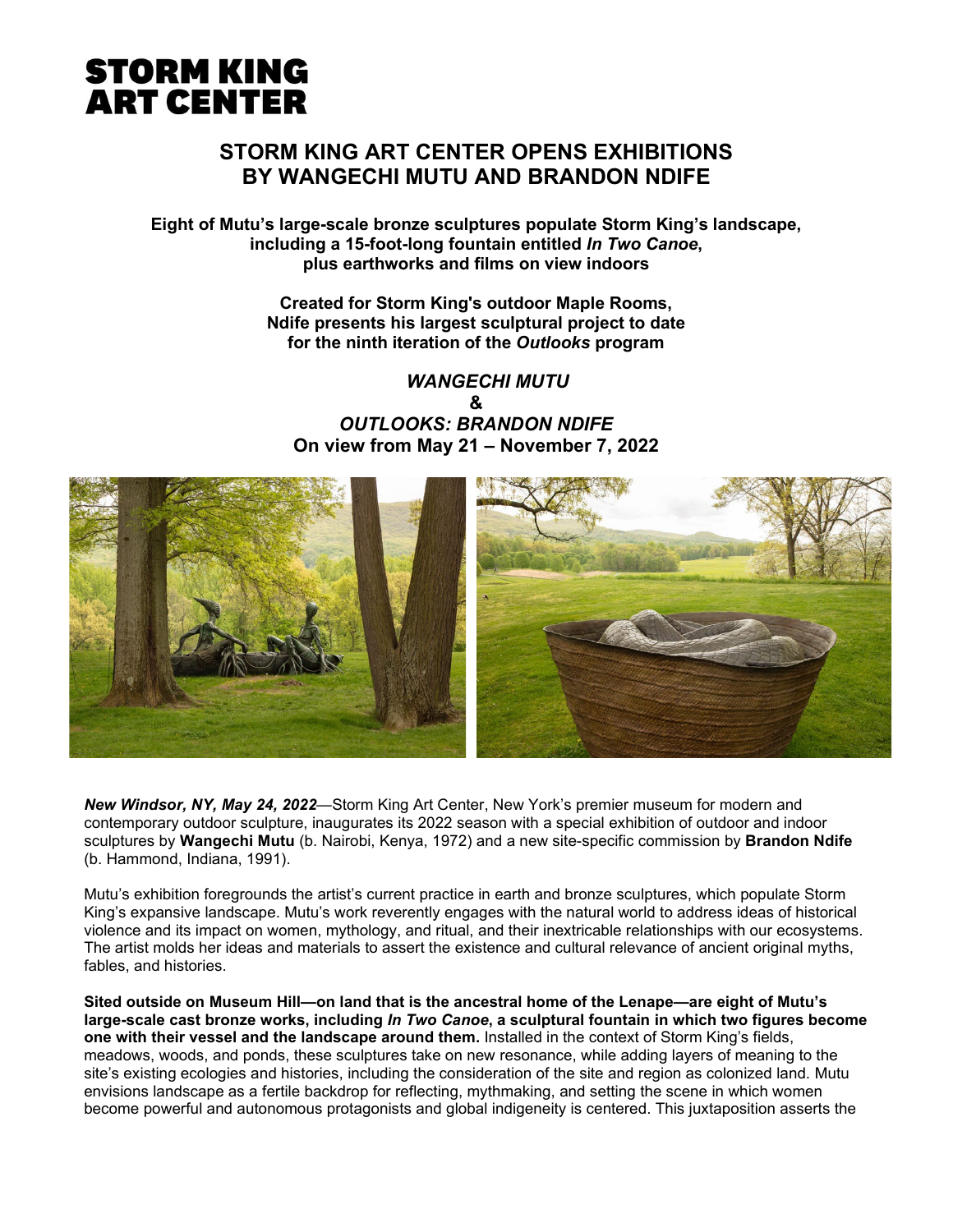importance of experiences, perspectives, and knowledge systems excluded from dominant narratives, and the capacity to imagine not only new worlds but more equitable versions of our own.

For the indoor portion of the exhibition, Mutu brings the natural world inside through both raw materials and visual representations. **New sculptures and two films,** *My Cave Call* (2021) and *Eat Cake* (2013) offer portals into imagined and mythological landscapes and span both floors of Storm King's Museum Building galleries.

**Nora Lawrence, Storm King Artistic Director and Chief Curator**, said: "With Wangechi Mutu and Brandon Ndife's work at its core, this season at Storm King provides visitors with very different approaches to art in nature, site-responsiveness, and the ways that sculpture participates in and comments upon events in the world. Working closely with Wangechi Mutu—a visionary artist with an inspiring determination to use her work to create a more positive and nourishing world—has been a true privilege. We are thrilled to present new works from her that connect so beautifully to Storm King's landscape and foreground the important connection to nature within her practice and worldview."

To accompany this exhibition, Storm King is planning in-person public programing with Mutu in the fall, including an **outdoor screening of her film works September 3 and an artist talk scheduled for October 1**. An exhibition catalogue—featuring a statement by the artist, an essay by the artist and writer Aisha Bell, and an essay by Lawrence—will also be produced.



Further south in Storm King's fields, New York-based Brandon Ndife concurrently presents his largest and first outdoor sculptural project. Working primarily with domestic items, including furniture the artist makes by hand, Ndife manipulates objects' appearance by casting them in polyurethane foam and resin, often embedding the household items into the surfaces of the cast sculptures. The effect is one that is organic and sinister, suggesting a process of rot that subsumes the quotidian objects and embalms them in a perpetual state of decay.

*Shade Tree***, Ndife's site-specific project for Storm King, is sited in the Art Center's outdoor Maple Rooms, an area where large stands of maple trees divide the woods into intimate rectangular quadrants.** In the shade of the canopy and encircling the trunk of a maple tree, Ndife's sculpture is embedded with whole cast tables, chairs, headboards, and bedposts—household forms fused together in imposing accumulations. For Ndife, the suggestion of decomposition equally implies rebirth, regeneration, and opportunities for new growth.

The siting of the work in the Maple Rooms likewise allows for the play of dichotomies: interiority and exteriority, protection and exposure. Said Ndife: "A lot of my work is about the interior, about these spaces that we deem safe because they're in our homes—they're our cabinets, our dressers, our personal space. Working outside, I wanted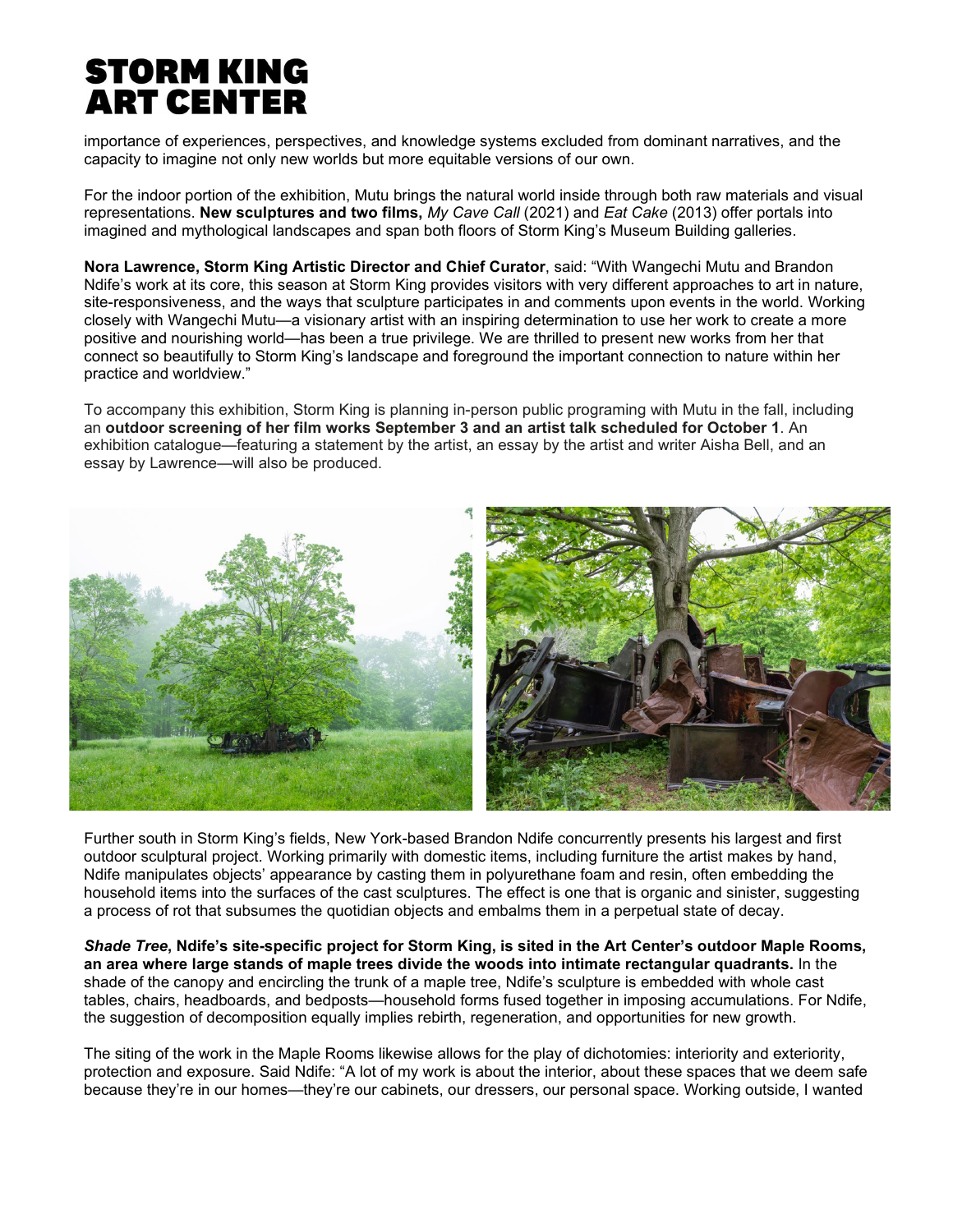to extend that conversation and think about exclusion—planned exclusion—and nature's course, which is a canopy above all of us, something that we affect but can't control."

**The exhibition interrogates, according to Ndife, the legacy of redlining, or the systematically sanctioned segregation of real estate**, which recent studies have shown often left poorer communities and communities of color in urban areas with fewer greenspaces and less tree cover. Rising temperatures and worsening impacts of climate change in formerly redlined areas contribute to the increased susceptibility of these communities to deadly heat waves. By inviting us to view *Shade Tree* beneath the tree canopies, Ndife encourages consideration of shade as both a natural phenomenon and a scarce commodity, saying: "*Shade Tree* is grounded by the universal truth that no place is exempt from economic and residential difference."

Lawrence, who established the annual *Outlooks* program in 2013, said of Ndife's project: "It has been a true pleasure to work with and learn from Brandon Ndife on a project that brings his practice to a grand scale. *Shade Tree* has a composed elegance in Storm King's Maple Room location; it reads almost like a monochromatic drawing within the high grass and lush trees around it. The work resonates—in its aesthetic and in its significance—through the use of disparate, meaningful parts. The cast objects remind of us of the familiarity and safety of home and evoke the reality of past and future lives of our everyday objects in an important consideration of space and equity."

*Shade Tree* marks the ninth iteration of Storm King's ongoing *Outlooks* program, which invites an emerging to mid-career artist to present a large-scale, temporary outdoor project in the Art Center's landscape. Founded in part to bridge twentieth- and twenty-first-century art production at Storm King, as well as give artists the opportunity to create outdoor sculpture on a grand scale, *Outlooks* presents innovative ways in which contemporary artists engage with natural spaces. Prior *Outlooks* projects include works by Martha Tuttle (2020– 2021), Jean Shin (2019), Elaine Cameron-Weir (2018), Heather Hart (2017), Josephine Halvorson (2016), Luke Stettner (2015), Virginia Overton (2014), and David Brooks (2013).

To accompany Ndife's exhibition, Storm King is planning in-person public programing with the artist in collaboration with local community organizations and programs in the city of Newburgh.

*Wangechi Mutu* and *Outlooks: Brandon Ndife* are featured in Storm King's newly launched digital guide on the free Bloomberg Connects app, including photos, audio stops, and additional interpretive text for both exhibitions, as well as an exhibition video featuring Ndife.

*Wangechi Mutu* and *Outlooks: Brandon Ndife* are organized by Nora Lawrence, Storm King Artistic Director and Chief Curator, with Adela Goldsmith, Curatorial Assistant.

### **About Wangechi Mutu**

# **NOTES TO EDITORS**

Wangechi Mutu's (b. Nairobi, Kenya, 1972) work deals with the very idea of human representation; how we perceive and reproduce images of what we think we are, how we view others and create images of what we think of them. In her ongoing conversations with figuration, Mutu's work looks at value systems that either obscure or elevate our image and reflections. In her collage-paintings, sculptures, films, and performance rituals, Mutu uses ink, soil, ash, bronze, driftwood, horn, pigments, wine, hair; ultimately keeping the figure as the focus, always seeking to find out more about who we are, what we mean to each other, and why we recreate ourselves in Art.

Mutu has participated in several major solo exhibitions in institutions worldwide, most recently at The Metropolitan Museum of Art in New York — *The Façade Commission: Wangechi Mutu, The NewOnes, will free Us* — and at Legion of Honor, The Fine Arts Museums of San Francisco — *Wangechi Mutu: I Am Speaking, Are You listening?*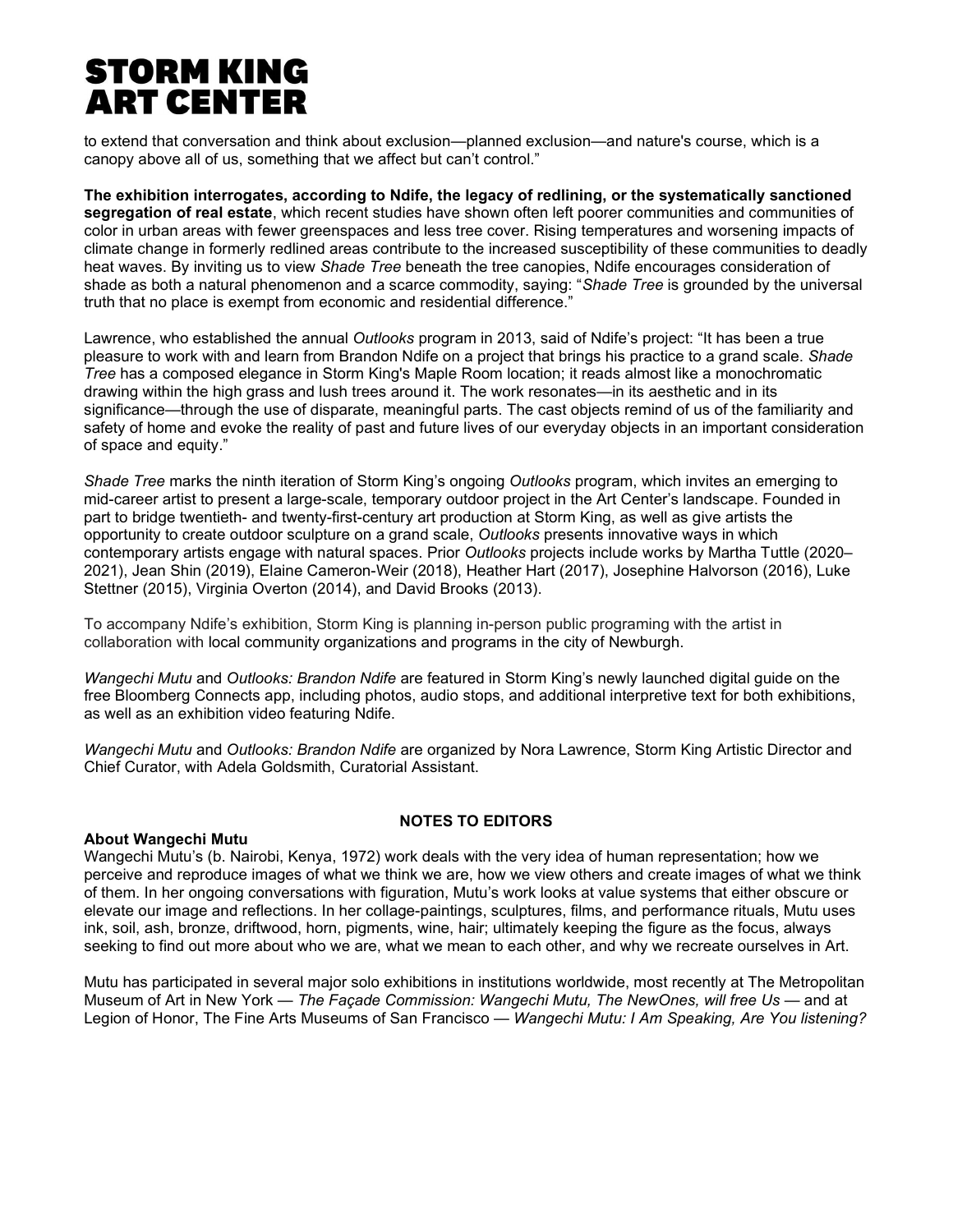# **About Brandon Ndife**

Brandon Ndife (b. 1991 Hammond, IN; lives and works in New York) received a BFA from The Cooper Union and an MFA from the Milton Avery Graduate School of the Arts at Bard College. Solo and two-person exhibitions include: *Down to the Spoons and Forks*, Ezra and Cecile Zilkha Gallery, Wesleyan University, Middletown, 2022;

*MY ZONE*, Bureau, New York, 2020; *Minor twin worlds* with Diane Severin Nguyen, Bureau, New York, 2019; *Ties That Bind*, Shoot the Lobster, New York, 2018; *Just Passin' Thru*, Interstate Projects, Brooklyn, 2016; *Meanderthal*, Species, Atlanta, 2016. Group exhibitions include New Museum Triennial: *Soft Water Hard Stone*, New Museum, New York, 2021; *Cascadence*, Altman Siegel, San Francisco, 2021; *Winterfest*, Aspen Art Museum, Aspen, 2021; *Material Conditions*, Matthew Brown Gallery, Los Angeles, 2020; *Fixing the "not... but"*, LC Queisser, Tbilisi, 2019; *Dinner that night*, Bureau, New York, 2018.

# **Project Support**

The Wangechi Mutu exhibition is made possible by generous lead support from

# **NU HENRY LL LUCE<br>ULL FOUNDATION**

This project is supported in part by an award from the National Endowment for the Arts. Support is also provided by the Helis Foundation.

*Outlooks: Brandon Ndife* is made possible by generous lead support from the Speyer Family Foundation Inc. Support is also provided by the Helis Foundation.

### **About Storm King Art Center**

Storm King Art Center is a 500-acre outdoor museum located in New York's Hudson Valley, where visitors experience large-scale sculpture and site-specific commissions under open sky. Since 1960, Storm King has been dedicated to stewarding the hills, meadows, and forests of its site and surrounding landscape. Building on the visionary thinking of its founders, Storm King supports artists and some of their most ambitious works. Changing exhibitions, programming, and seasons offer discoveries with every visit.

#### **stormking.org #StormKing Instagram:** [@StormKingArtCenter](http://instagram.com/stormkingartcenter) | **Facebook:** [Storm King Art Center |](https://www.facebook.com/StormKingArtCenter) **Twitter:** [@StormKingArtCtr](https://twitter.com/StormKingArtCtr)

# **Visitor Information**

**2022 Season Hours** April 6 – December 11, 2022 Wednesday – Monday (closed Tuesdays) 10AM – 5:30PM

# **Extended Weekend Hours**

Memorial Day – Labor Day Friday & Saturday, 10AM– 7:30PM

# **Tickets**

Advance tickets are required. All ticket reservations are on a first-come, first-served basis and entry will not be permitted without an advance reservation. For the most up-to-date information on ticket availability, amenities, and hours, please see [stormking.org/visit.](https://stormking.org/visit/)